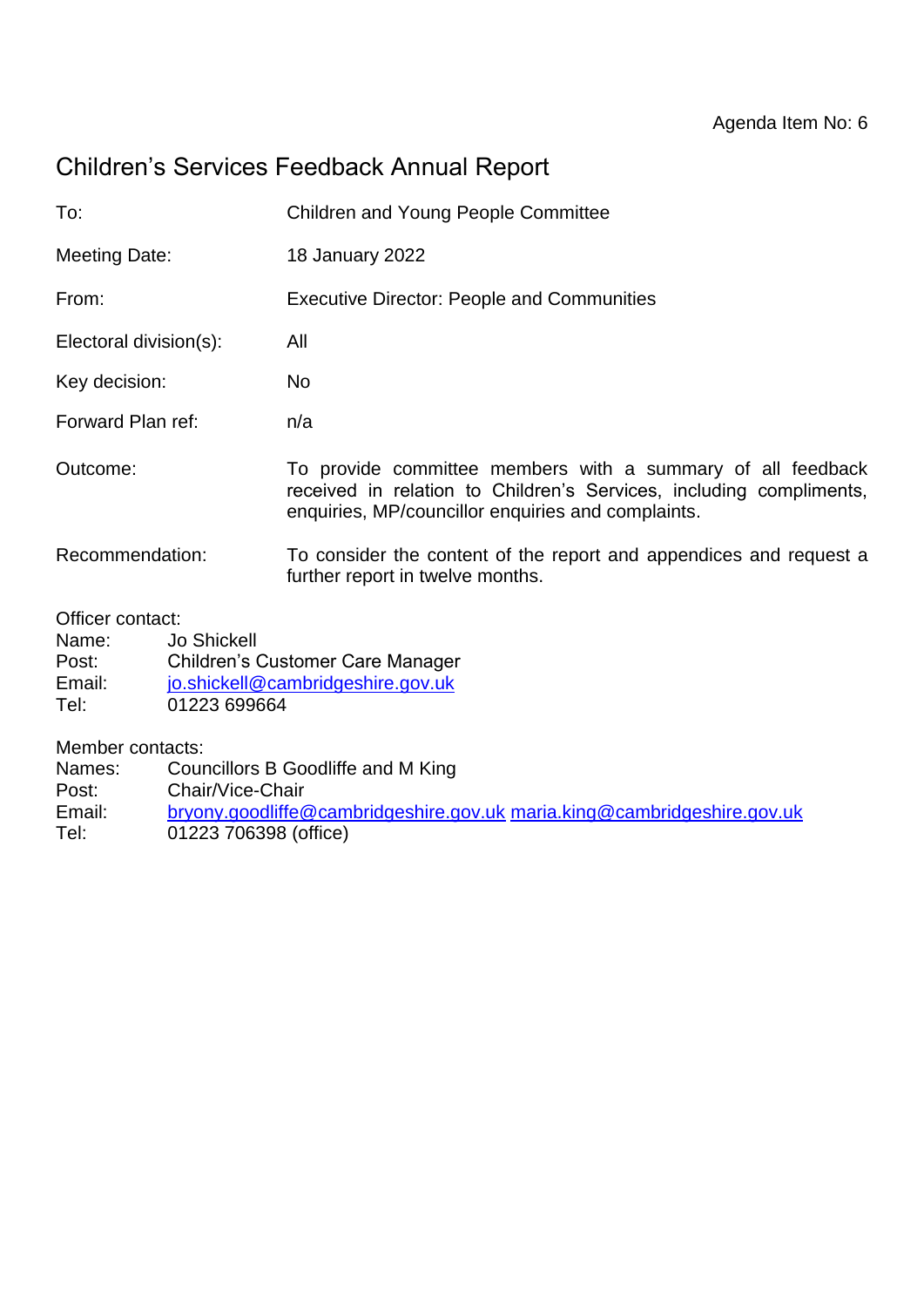### 1. Background

- 1.1 In accordance with The Children Act 1989 Representations Procedure (England) Regulations 2006 every Local Authority must;
	- Appoint one of their Officers as a designated Complaints Manager to assist the Authority in the co-ordination of all aspects of their consideration of representations;
	- Take all reasonable steps to see that everyone involved in the handling and consideration of representations is familiar with the procedure set out in these Regulations (elected members play a primary role in ensuring local accountability); and
	- Deal expeditiously in the handling and consideration of representations under these Regulations.
- 1.2 Every Local Authority must monitor the arrangements that they have made with a view to ensuring that they comply with these Regulations insofar as they regulate the procedure for the consideration of representations under Section 26 of the Act and must as soon as possible after the end of each financial year compile a report on the operation in that year of the procedure set out in these Regulations.
- 1.3 Please find attached Cambridgeshire's Children's Services Annual Report for 2020/21 in Appendix 1

### 2. Main Issues

- 2.1 The Annual Report details statistical data on the number of compliments, general public enquiries, Member of Parliament (MP) and Councillor (Cllr) enquiries and complaints received and responded to within 2020/21, as well as themes, learning and actions.
- 2.2 The COVID-19 crisis placed unique pressures on Local Authorities, whilst still required to respond appropriately to complaints received during this time of National emergency. Resources were stretched due to illness or social isolation, many staff had to be redeployed and were operating under emerging and fast changing rules and guidance. During 2020/21, the Local Government and Social Care Ombudsman issued several pieces of new guidance, including the publishment of six principles of good administrative practice for Councils to follow when approaching Complaint Management.

### **Context**

- 2.3 There were a total of 6483 children whom a safeguarding referral was received about within the year. This figure was taken from the 'Children in Need' (CIN) Census (our annual return to the DfE).
- 2.4 Despite mentioning last year in my 2019/20 report, following the migration of case records onto Liquid Logic, that we were hopeful at being able to report on the number of complaints received per family rather than per child, unfortunately this has not proved possible. As such the number of new Statutory Stage 1 complaints received remains at 3% of this total.
- 2.5 Immediately prior to the beginning of the new financial year 2020/21, COVID-19 lock down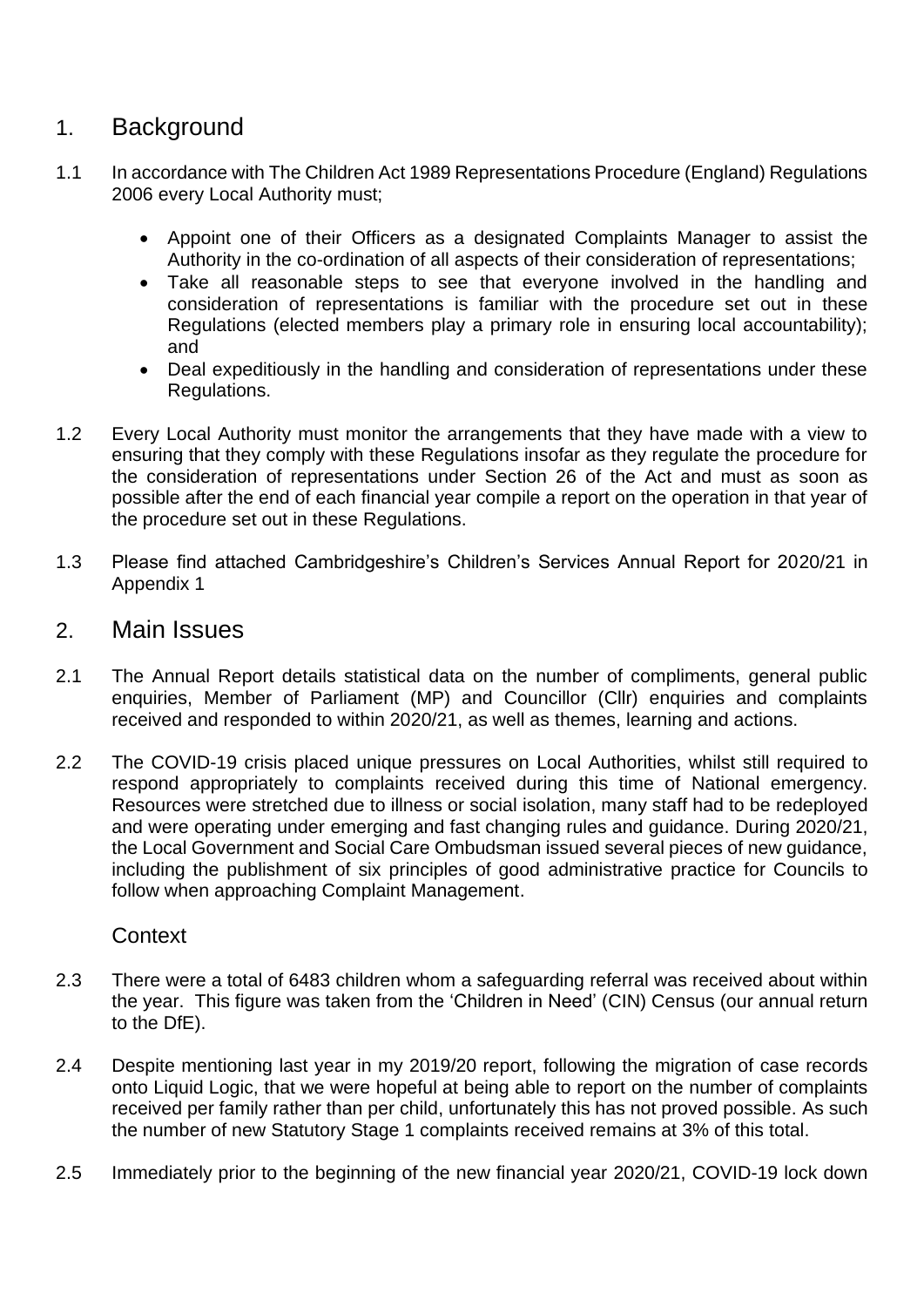restrictions had just come into effect which had an immediate effect on the number and type of feedback received.

- 2.6 The Local Government Ombudsman (LGO) temporarily suspended their complaint referral telephone line at the end of March 2020 and promptly produced guidance on how Local Authorities should approach the business of complaint handling with respect to COVID-19.
- 2.7 During Quarter 1 (April -June 2021), 1 enquiry and 9 complaint responses were delayed due to initial capacity issues as a direct result of the pandemic (that is, staff socially isolating due to COVID-19 related symptoms etc). 5 escalation requests for Statutory Stage 2s were suspended as we were unable to proceed due to an inability to facilitate investigations with external investigators. 12 complaints, representations, MP and general enquiries, were received specifically relating to changes in practice / services as a result of COVID-19.
- 2.8 As a result of the new LGO guidance on how Local Authorities should approach complaint handling and following initial lockdown restrictions over visitors accessing Council premises, preventing external investigators from reviewing case records, we suspended all Statutory Stage 2 investigations and Stage 3 Reviews.
- 2.9 As the quarter progressed and capacity increased, we were able to reinstate suspended Corporate Stage 2 investigations, meaning we were able to consider Statutory Stage 2 requests through this route as an alternative means of progression, subject to the complainant's consent, leading to two complainants accepting this option.
- 2.10 On a positive note, despite early capacity concerns, there was an improvement in Quarter 1 in Stage 1 complaint responses being sent within timescale, with only 23% (12) of Statutory Stage 1 and 9% (3) of Corporate Stage 1 being sent outside of timescale.
- 2.11 By the end of Quarter 2, Statutory Complaints had risen back to pre-COVID-19 lockdown rates and compliments exceeded previous levels. However, Corporate Complaints maintained a consistently high level throughout Quarter 1 and into Quarter 2.
- 2.12 As the LGO re-instated their complaint line at the end of Quarter 1 (on 29 June 2020), we started to investigate Stage 2 complaints again with staff interviews being facilitated virtually through Teams.
- 2.13 For a second successive quarter we noticed an improvement in Statutory Stage 1 complaint responses being sent out within timescale, with only 14% (23) being sent outside timescale, whether that be 10 or 20 working days. Unfortunately, there was some slippage in Corporate Stage 1 responses going out in timescale, from 91% to 83% going out on time.
- 2.14 During Quarter 3, due to increasing COVID levels and a tightening of restrictions on families' movements with the second National Lockdown, this resulted in a lack of access for some children to their special education provision, particularly those deemed to be critically vulnerable which caused additional pressures on these families. As a result, we received a series of complaints from parents of affected children, raising concern over respite provision and access to enhanced Personal Protective Equipment (PPE) for carers. To remedy this situation, the Council continued to work in collaboration with the Clinical Commissioning Group (CCG) to ensure concerns relating to PPE supplies and respite support were addressed.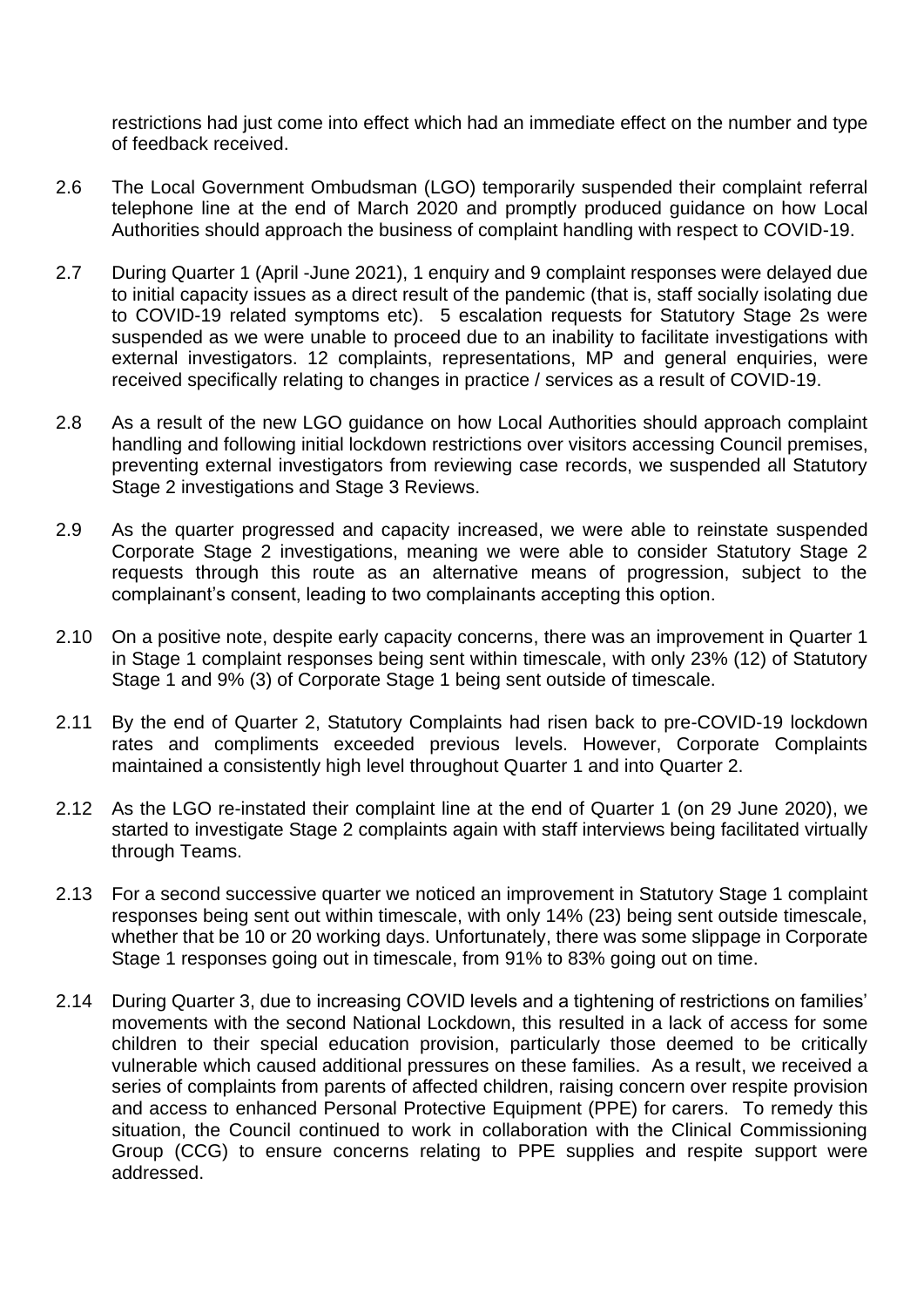- 2.15 Despite the tightening of COVID restrictions again, the LGO advised Councils to continue investigating complaints. Therefore, having reinstated Statutory Stage 2s, we continued to stagger initiating new investigations around our limited access to Council buildings to view children's records.
- 2.16 Also during Quarter 3, the LGO issued revised guidance to Local Authorities; 'Effective Complaint Handling for Local Authorities – October 2020' and as a result of this guidance we amended some of our working practices, for example we will no longer consider how the Council assesses families and prepares reports for Court in private proceedings (Section 7 or 37 reports) under the Statutory Procedure, instead these concerns will now be dealt with under the Council's Corporate complaint procedure.
- 2.17 The LGO also advised Councils to be cautious in deciding which is the most appropriate complaint procedure route to follow at the outset. As such, we have started to investigate more Children's Social Care complaints through the Corporate Complaint Procedure, particularly when the issues raised do not relate directly to or are not made on behalf of the child. As such, the reduction in Statutory Stage 1 complaints reported is partly due to this change in approach, rather than a reduction in complaints relating to Social Care per se.
- 2.18 In Quarter 4, we continued to address the backlog of Statutory Stage 2 complaints, resulting in our first virtual Stage 3 Review Panel. At year end we had two remaining Statutory Stage 2s suspended, both of which have been investigated in 2021/22.
- 2.19 Over the year the Customer Care Team have seen an overall 5% decrease in compliments (242), however, Special Education and Disability (SEND) Services received the most compliments at 34% of the total (83) (Appendix 2 refers).
- 2.20 We saw an overall decrease of 22% in the number of enquiries, with less than half of the previous year's Councillor enquiries and almost half the number of enquiries received via an MP.
- 2.21 There has been a 31% decrease in Statutory Stage 1 complaints (188) partially due to the change in working practices explained earlier, with the number of Statutory Stage 2 investigations worked on throughout the year staying the same as was seen in 2019/20 (8), and a reduction in Statutory Stage 3 Review Panel's held from four to one.
- 2.22 The highest District Service area for Statutory complaints was South Cambridgeshire Children and Assessment Teams at 18% (34) complaints, followed by Children in Care and Care Leaver (South) Teams with 14% (27) complaints received this year. The highest Function area for Statutory complaints was Children in Care and Care Leavers with 33% (62) complaints; followed by 30% (57) complaints relating to Children in Need.
- 2.23 Out of the 188 Statutory complaints received this year, 78% (146) were made by parents or step-parents and only 11% (21) were made by young people, the rest were received by extended family members or others.
- 2.24 Out of the 198 Statutory complaints concluded this year; 10 were upheld, 82 were partially upheld, 37 were not upheld, 4 were not determined (due to lack of supporting evidence either way), 13 were withdrawn, 11 were dealt with as enquiries and 41 received were deemed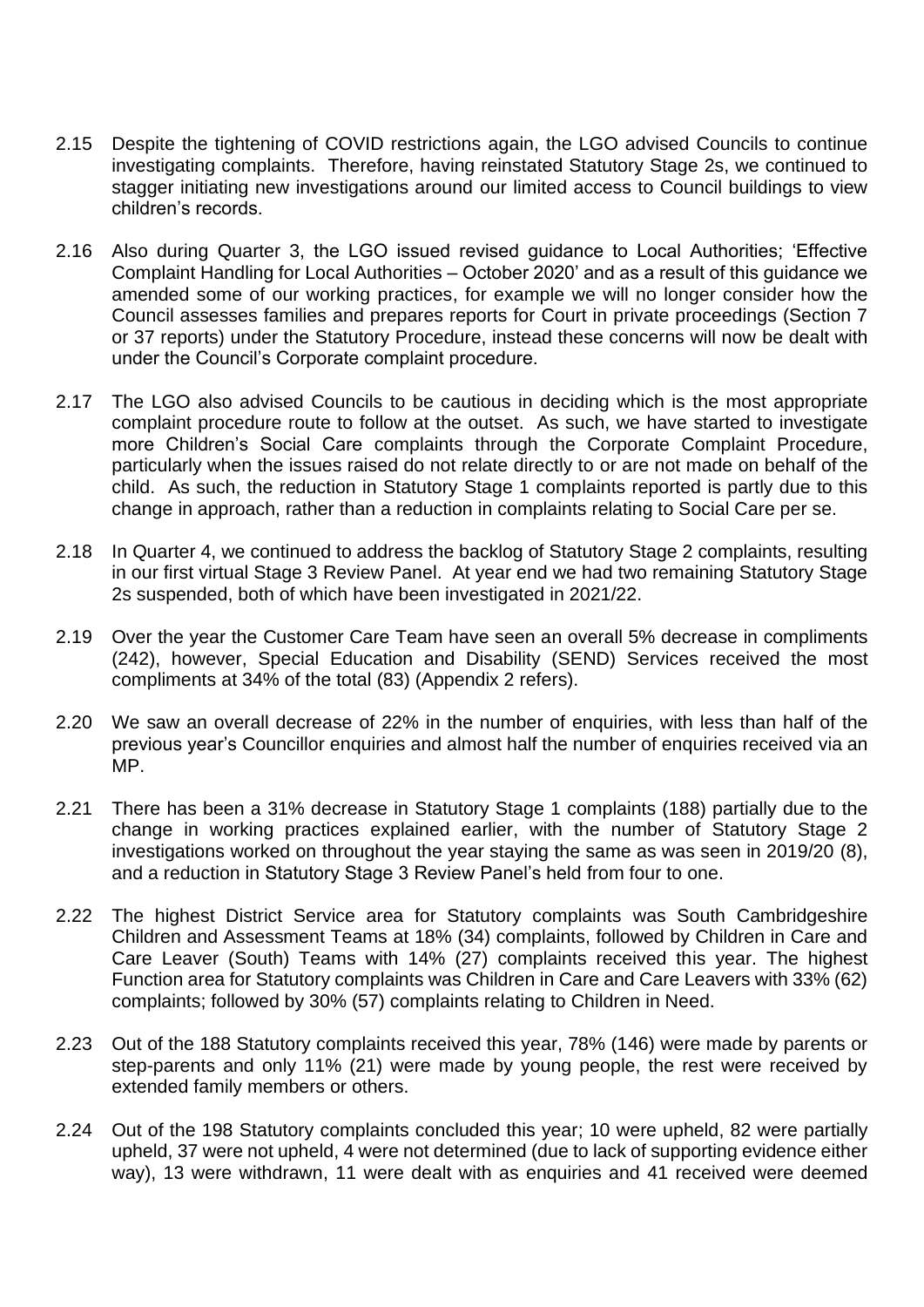outside of the complaint remit, as issues had already been investigated, were historic, or were being dealt with within the Court arena.

- 2.25 Due to the recent change in working practices, we have seen a 41% (179) increase in Stage 1 Corporate complaints throughout this year, with a 100% (16) increase in Corporate Stage 2s and a 67% (5) increase in Corporate Stage 3s.
- 2.26 The highest volume of Corporate complaints received for a fourth year in a row was regarding the Statutory Assessment process at 21% (38) followed closely by Children in Care and Care Leavers with 18% (33).
- 2.27 Out of the 173 Corporate complaints which concluded in this year; 29 were upheld, 54 were partially upheld, 50 were not upheld, 1 was not determined, 12 were withdrawn, 6 were dealt with as an enquiry and 21 did not quality as they were outside of the complaints remit.
- 2.28 Positively, we saw a 11% (16) decrease in the number of complaints the Local Government Ombudsman worked on which was probably due to their complaint referral line being suspended between March and June 2020, 5 LGO enquiries remained ongoing as of the end of the year. Of those 11 investigated and concluded, 0 were fully upheld, 3 were partially upheld, 2 not upheld and 6 were deemed to be outside of remit.
- 2.29 The total number of Statutory and Corporate Stage 1 complaints in 2020/21 was 8% lower than the total number of these complaints in the previous year.
- 2.30 Also on a positive note, the rate at which Statutory complaints have re-opened due to dissatisfied feedback being received following an initial response, reduced again for a second year from 20% to 18%, however 36% of Corporate complaints were re-opened which is an increase on the previous year's rate of 16%.
- 2.31 Impressively, the number of Statutory complaint responses being sent outside of timescale in 2020/21, has significantly reduced from 42% to 18% compared with 2019/20, with the proportion of Corporate complaint responses going out late reducing also for a second year from 36% to 18%.

Themes, Learning and Actions

- 2.32 The issues and themes raised in complaints are inevitably similar at all three stages of both the Corporate and Statutory Complaints Process. Whilst there may be some common emergent themes, the majority are not indicative of systemic practice issues.
- 2.33 The largest areas of concern relate to Assessments, Reports and Plans (that is, accuracy and/or outcome) constituting 34% of all complaints and enquiries received throughout the year with Communication (such as lack of updates, reply following request) following in second place at 21%.
- 2.34 We also received 22 complaints specifically relating to COVID-19, which as mentioned earlier were largely from parents of disabled children struggling without respite support to care for their disabled child whilst home educating their other children but also related to the use of and supply of Personal Protective Equipment (PPE), changing supervised contact arrangements and parental participation in Child Protection Conferences.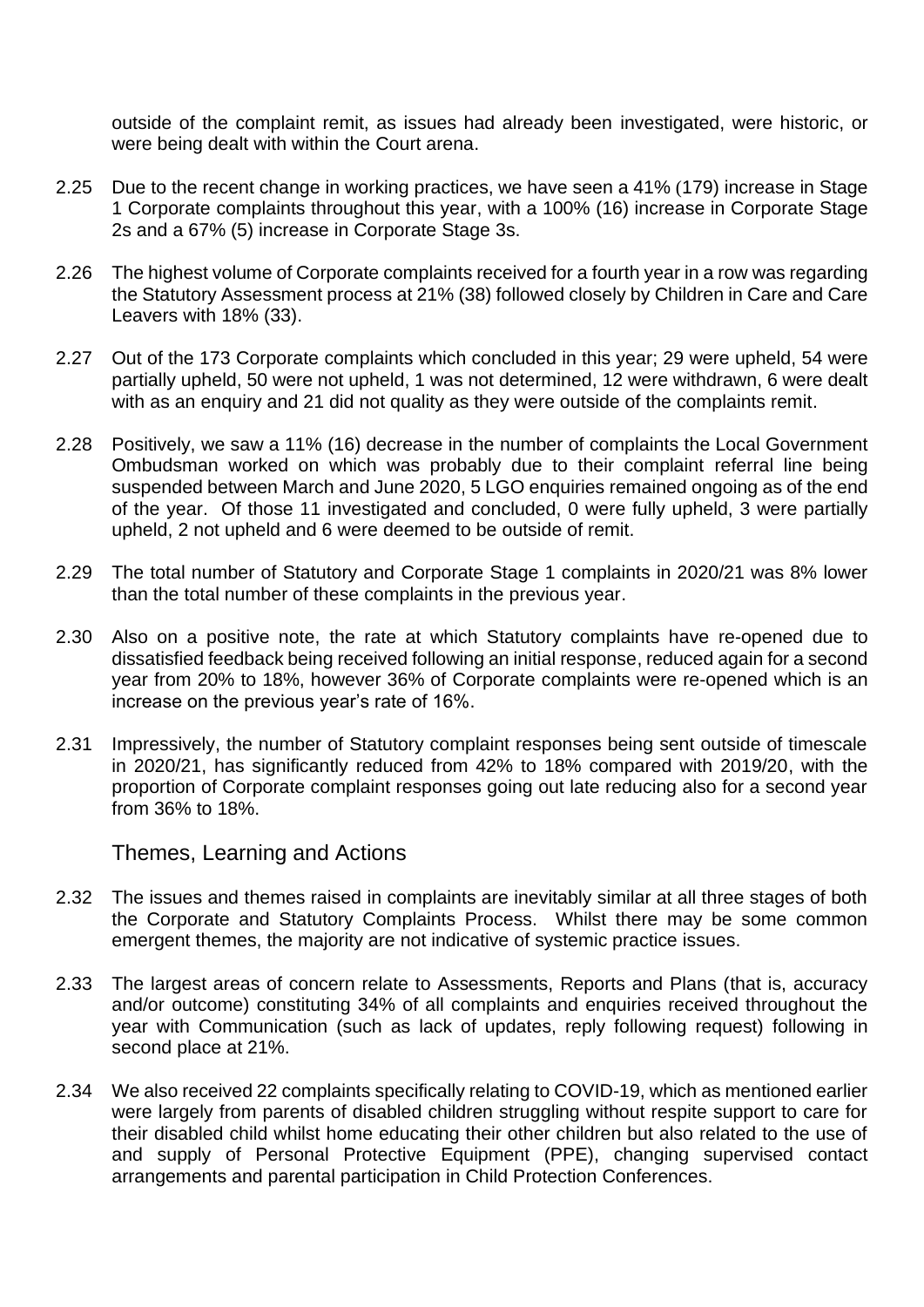- 2.35 Here are some of the outcomes/improvements to service delivery as a result of lessons learned;
	- Changes to the application process for prospective adopters who will now be contacted within three working days of a negative decision to ensure that the decision and next steps are clearly understood.
	- Core Group meetings to now offer separate dial-in numbers for parents to participate via, when they are unable to be present at the same time or to have contact with each other.
	- Chronically Sick and Disabled Person's Act (CSDPA) plan wording to be updated to specifically state allocated hours must be used within timescale of plan and are not transferable or able to be carried forward to avoid misunderstanding.
	- Change of Policy due to COVID-19 to allow parental participation in statutory meetings via teleconference calls.
	- Changes to Threshold and Resource Panel (TARP) process, so when placements of birth parents are considered, the location of any previously removed children is checked first.
	- Local Authority to use uplift following new Government guidance on weekly support payments due to COVID-19, to boost support to young people through grants and extra visits.
	- A review to be held into the Adoption Service's arrangements for completing Carer allowance reviews, including ensuring that further Panels are scheduled to catch up with outstanding decisions. Business Support to upload these decisions onto the IT system and ensure that letters are promptly sent out confirming decisions made.
	- Welcome (information) Pack for families to be reviewed with a view to including relevant information about what the Assessment Team does and the possible outcomes of our involvement.
	- Residential Placement to review their allocations process and establish clear timeframes for response to requests that that have been received from families. Topic of extended stays and approvals to be raised at the Children's Homes Update Meeting and discussed with all Registered Managers, with a view to improving communication about allocations

### 3. Alignment with corporate priorities

3.1 Communities at the heart of everything we do

There are no significant implications for this priority.

3.2 A good quality of life for everyone

There are no significant implications for this priority.

3.3 Helping our children learn, develop and live life to the full

There are no significant implications for this priority.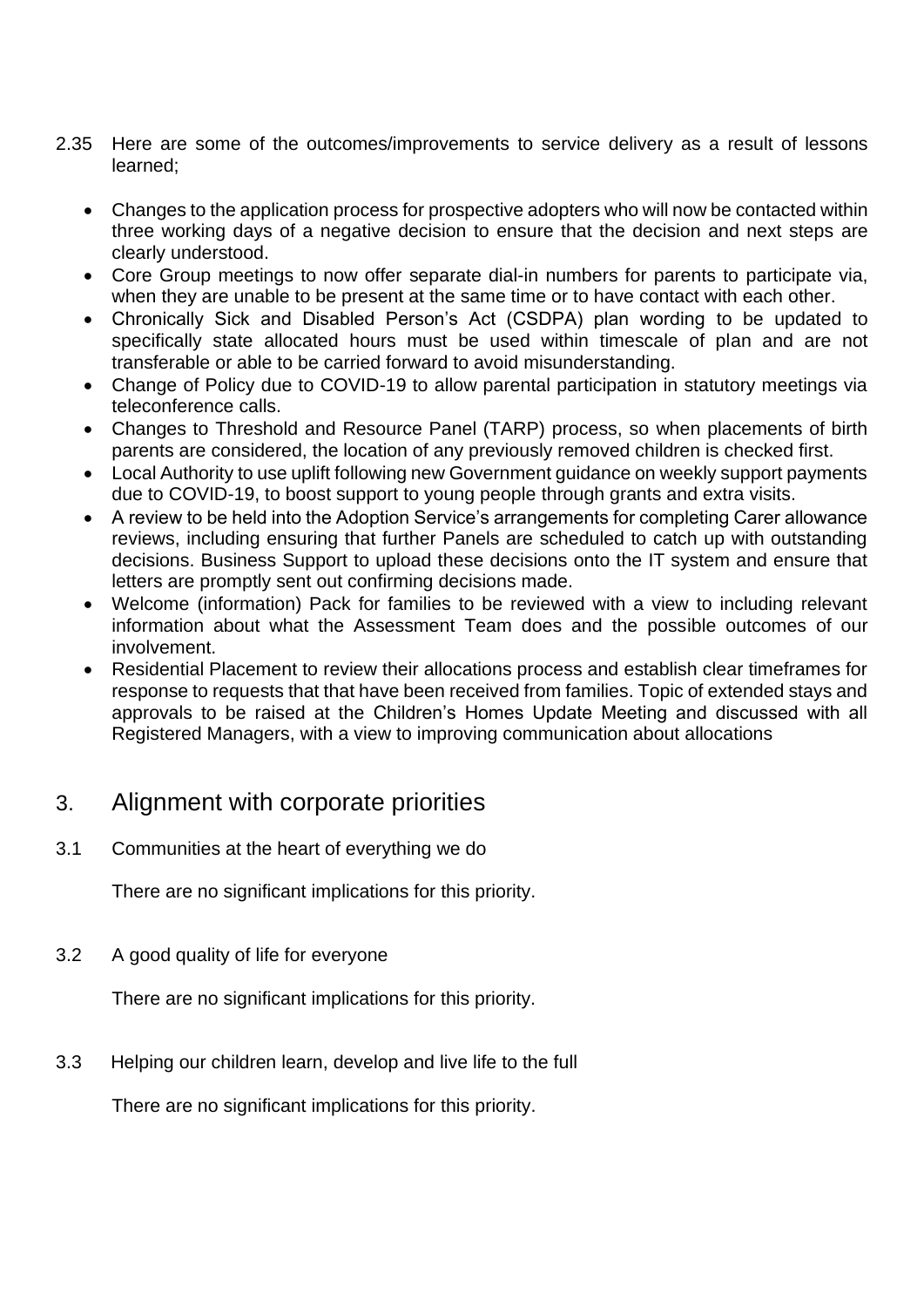3.4 Cambridgeshire: a well-connected, safe, clean, green environment

There are no significant implications for this priority.

3.5 Protecting and caring for those who need us

There are no significant implications for this priority.

## 4. Significant Implications

4.1 Resource Implications

There are no significant implications for this priority.

4.2 Procurement/Contractual/Council Contract Procedure Rules Implications

There are no significant implications for this priority.

#### 4.3 Statutory, Legal and Risk Implications

Following the suspension of all Stage 2 complaint investigations and Stage 3 reviews in March 2020, this resulted in a backlog of Stage 2s requiring investigation. As the LGO reinstated their complaint referral telephone line at the end of June 2020, we too reinstated investigations/reviews into Corporate Stage 2 and 3s but were unable to reinstate Statutory Stage 2s immediately due to building access issues. Whilst we have now reinstated Statutory Stage 2 investigations, some complainants have had to wait to several months as we cleared the backlog based upon priority of concern.

The Children Act 1989 Representations Procedure (England) Regulations 2006 suggests the following in relation to timescales:

3.1.5 Where a complaint is accepted at Stage 1, the complainant is entitled to pursue their complaint further through this procedure if that is the complainant's wish.

3.5.8 Where the matter is not resolved locally, the complainant has the right to request consideration of the complaint at Stage 2. The Local Authority is under a duty to operate expeditiously throughout the complaints handling process (regulation 10).

3.6.3 The Complaints Manager should arrange for a full and considered investigation of the complaint to take place without delay.

3.1.3 The regulations place a duty on the local authority to act expeditiously through the procedure; this is to ensure that the complaint is dealt with as swiftly as possible.

#### 4.4 Equality and Diversity Implications